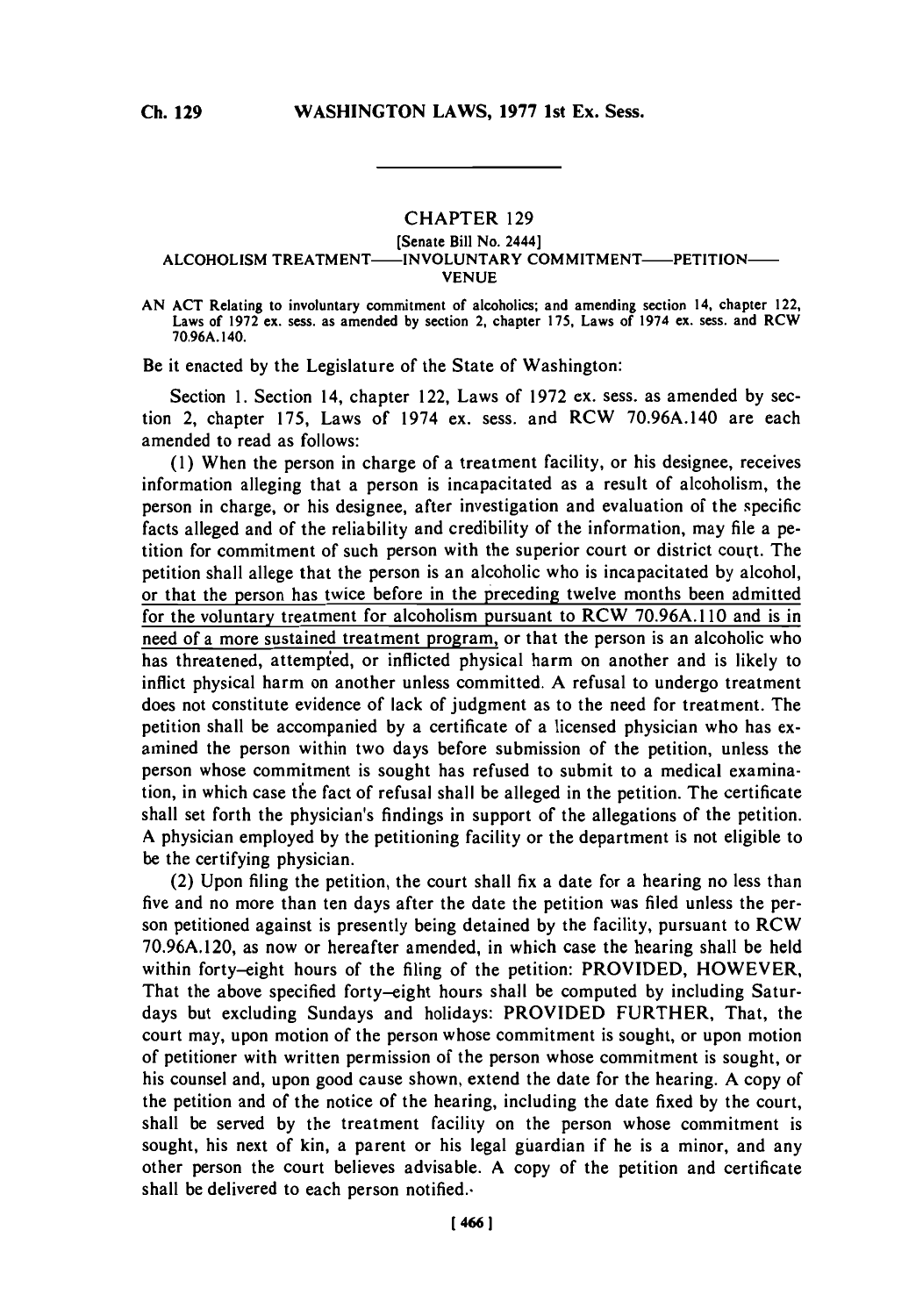**(3)** At the hearing the court shall hear all relevant testimony, including, if possible, the testimony of at least one licensed physician who has examined the person whose commitment is sought. The person shall be present unless the court believes that his presence is likely to be injurious to him; in this event the court may deem it appropriate to appoint a guardian ad litem to represent him throughout the proceeding. **If** deemed advisable, the court may examine the person out of courtroom. **If** the person has refused to be examined **by** a licensed physician, he shall be given an opportunity to be examined **by** a court appointed licensed physician. **If** he refuses and there is sufficient evidence to believe that the allegations of the petition are true, or if the court believes that more medical evidence is necessary, the court may make a temporary order committing him to the department for a period of not more than five days for purposes of a diagnostic examination.

(4) **If** after hearing all relevant evidence, including the results of any diagnostic examination, the court finds that grounds for involuntary commitment have been established **by** clear, cogent, and convincing proof, it shall make an order of commitment to an approved treatment facility. It shall not order commitment of a person unless it determines that an approved treatment facility is able to provide adequate and appropriate treatment for him and the treatment is likely to be beneficial.

**(5) A** person committed under this section shall remain in the facility for treatment for a period of thirty days unless sooner discharged. At the end of the thirty day period, he shall be discharged automatically unless the facility, before expiration of the period, files a petition for his recommitment upon the grounds set forth in subsection **(1)** of this section for a further period of ninety days unless sooner discharged. **If** a person has been committed because he is an alcoholic likely to inflict physical harm on another, the facility shall apply for recommitment if after examination it is determined that the likelihood still exists.

**(6) A** person recommitted under subsection **(5)** of this section who has not been discharged **by** the facility before the end of the ninety day period shall be discharged at the expiration of that period unless the facility, before expiration of the period, obtains a court order on the grounds set forth in subsection **(1)** of this section for recommitment for a further period not to exceed ninety days. If a person has been committed because he is an alcoholic likely to inflict physical harm on another, the facility shall apply for recommitment if after examination it is determined that the likelihood still exists. Only two recommitment orders under subsections **(5)** and **(6)** of this section are permitted.

**(7)** Upon the filing of a petition for recommitment under subsections **(5)** or **(6)** of this section, the court shall fix a date for hearing no less than five and no more than ten days after the date the petition was filed: PROVIDED, That, the court may, upon motion of the person whose commitment is sought and upon good cause shown, extend the date for the hearing. **A** copy of the petition and of the notice of hearing, including the date fixed **by** the court, shall be served **by** the treatment facility on the person whose commitment is sought, his next of kin, the original petitioner under subsection **(1)** of this section if different from the petitioner for recommitment, one of his parents or his legal guardian if he is a minor, and his attorney and any other person the court believes advisable. At the hearing the court shall proceed as provided in subsection **(3)** of this section.